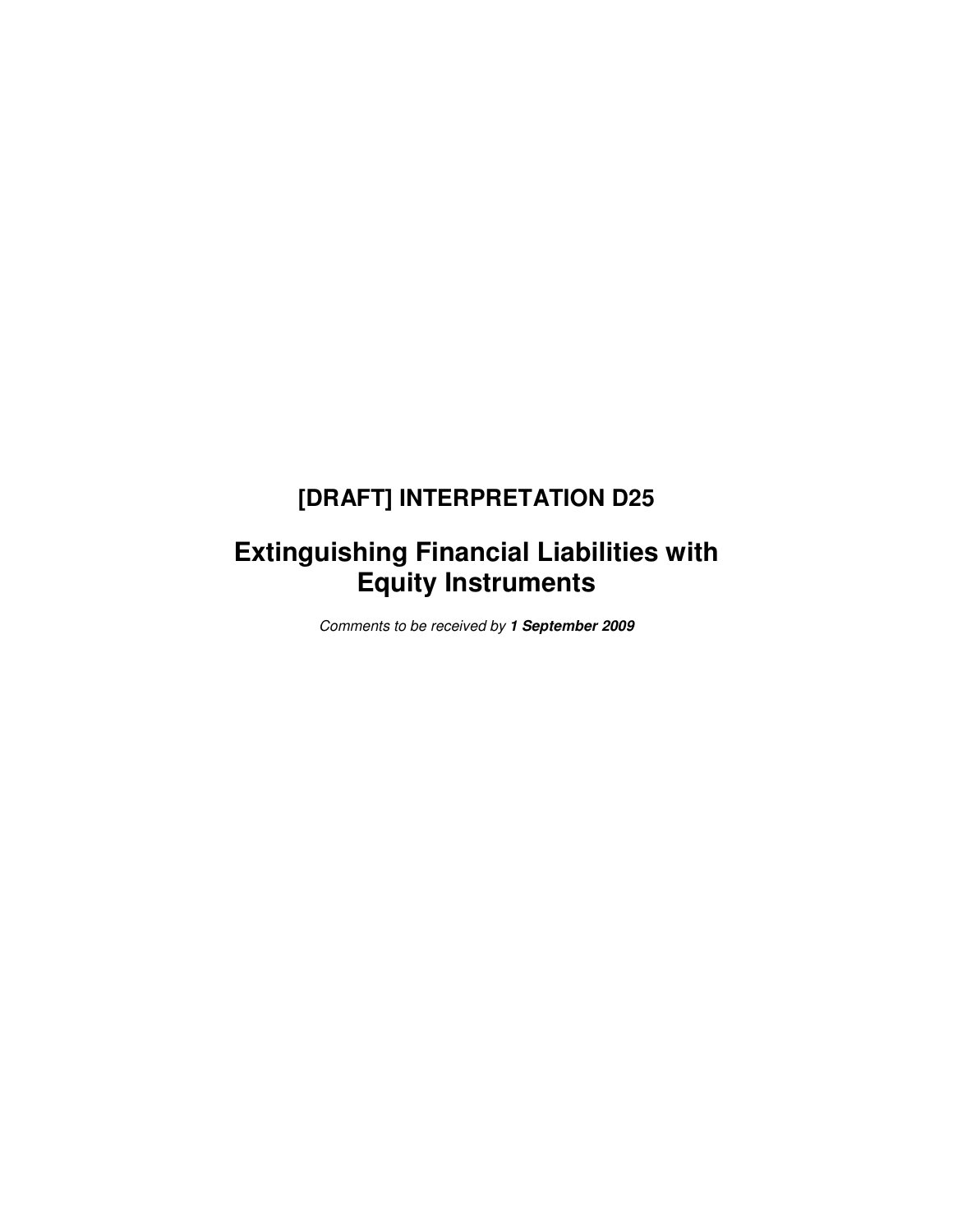### **INVITATION TO COMMENT**

The Accountant-General's Department Financial Reporting Branch invites comments on any aspect of this draft Interpretation Extinguishing Financial Liabilities with Equity Instruments. Comments are most helpful if they indicate the specific paragraph to which they relate, contain a clear rationale and, when applicable, provide a suggestion for alternative wording.

Comments should be submitted in writing so as to be received no later **1 September 2009** preferably by email to: AGD\_ASSB\_Feedback@agd.gov.sg or addressed to:

> Accountant-General's Department Financial Reporting Branch 100 High Street #06-01 The Treasury Singapore 179434

Fax: 6332 7678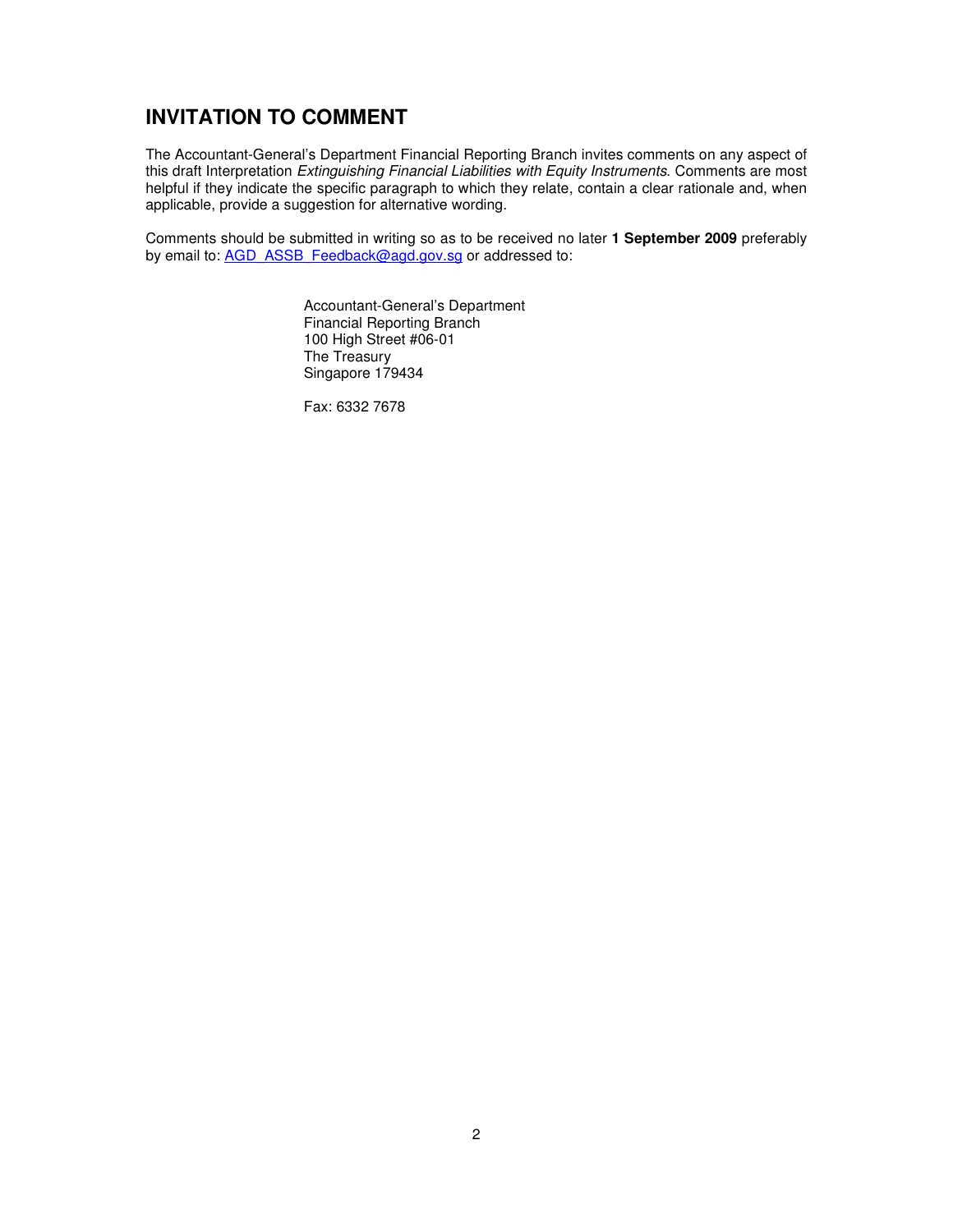# **[DRAFT] INTERPRETATION D25**

## **Extinguishing Financial Liabilities with Equity Instruments**

INT SB-FRS [draft] Interpretation X Extinguishing Financial Liabilities with Equity Instruments ([draft] INT SB-FRS X) is set out in paragraphs 1–10 and the Appendix. [Draft] INT SB-FRS X is accompanied by a Basis for Conclusions. The scope and authority of Interpretations are set out in the Preface to Statutory Board Financial Reporting Standards.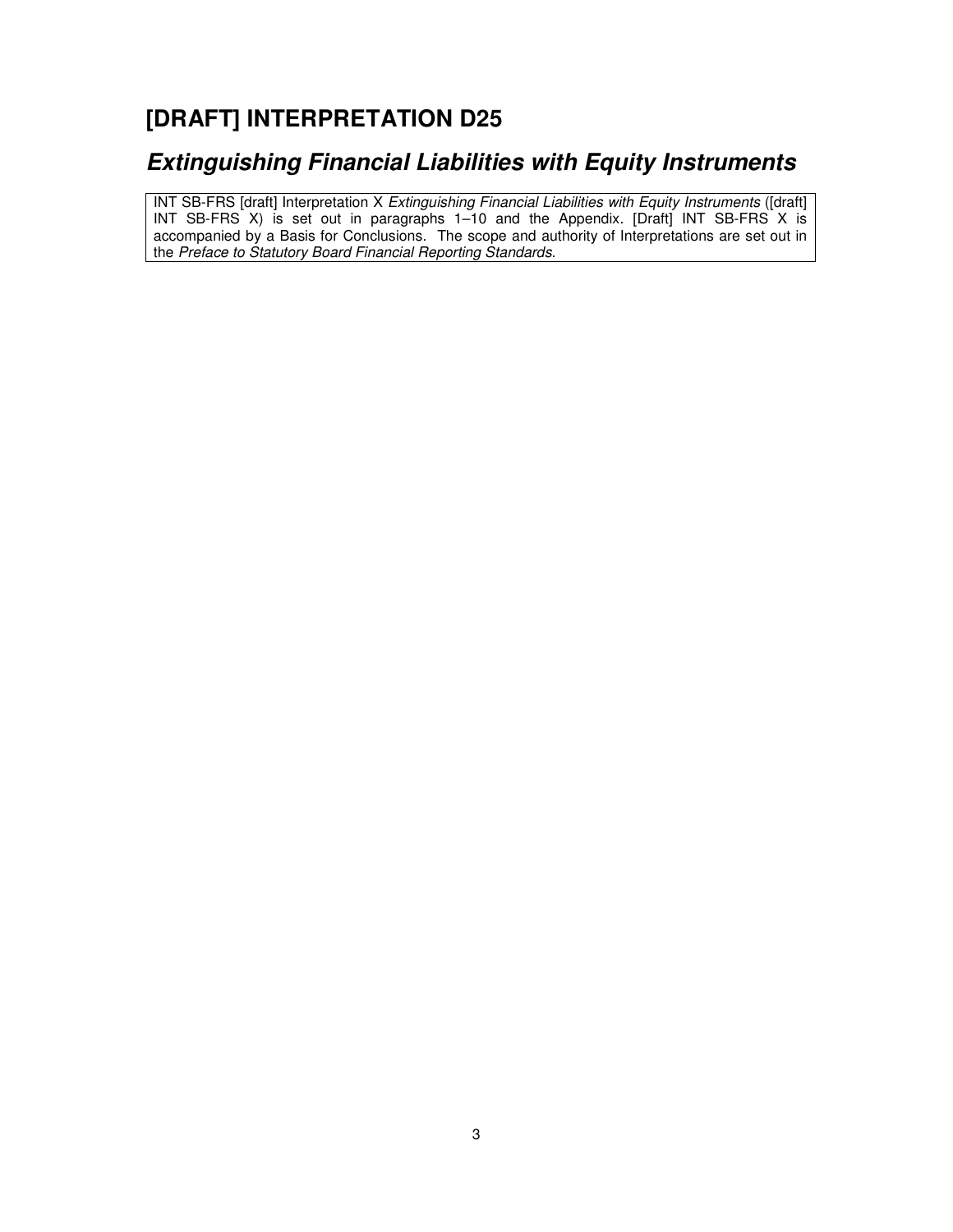### **References**

- Framework for the Preparation and Presentation of Financial Statements
- SB-FRS 102 Share-based Payment
- SB-FRS 103 *Business Combinations* (as revised in 2009)
- SB-FRS 1 Presentation of Financial Statements
- SB-FRS 8 Accounting Policies, Changes in Accounting Estimates and Errors
- SB-FRS 32 Financial Instruments: Presentation
- SB-FRS 39 Financial Instruments: Recognition and Measurement

### **Background**

1 A debtor and creditor may renegotiate the terms of a financial liability with the result that the liability is fully or partially extinguished by the debtor issuing equity instruments to the creditor. These transactions are sometimes referred to as 'debt for equity swaps'. Requests had been received for guidance on the accounting for such transactions.

### **Scope**

2 The [draft] Interpretation addresses only the accounting by an entity that renegotiates the terms of a financial liability and issues equity instruments to the creditor to extinguish the liability fully or partially. It does not address the accounting by the creditor.

### **Issues**

- 3 This [draft] Interpretation addresses the following issues:
	- (a) Are an entity's equity instruments 'consideration paid' in accordance with SB-FRS 39 paragraph 41?
	- (b) How should an entity initially measure the equity instruments issued to extinguish a financial liability?
	- (c) How should an entity account for any difference between the carrying amount of the financial liability extinguished and the initial measurement amount of the equity instruments issued?

### **Consensus**

- 4 The issue of an entity's equity instruments to a creditor to extinguish all or part of a financial liability is consideration paid in accordance with SB-FRS 39 paragraph 41. An entity shall remove a financial liability (or part of a financial liability) from its statement of financial position when it is extinguished in accordance with SB-FRS 39 paragraph 39.
- 5 An entity shall initially measure equity instruments issued to a creditor to extinguish all or part of a financial liability at the fair value of the equity instruments issued or the fair value of the liability extinguished, whichever is more reliably determinable.
- 6 An entity shall recognise in profit or loss the difference between the carrying amount of the financial liability (or part of the financial liability) extinguished and the initial measurement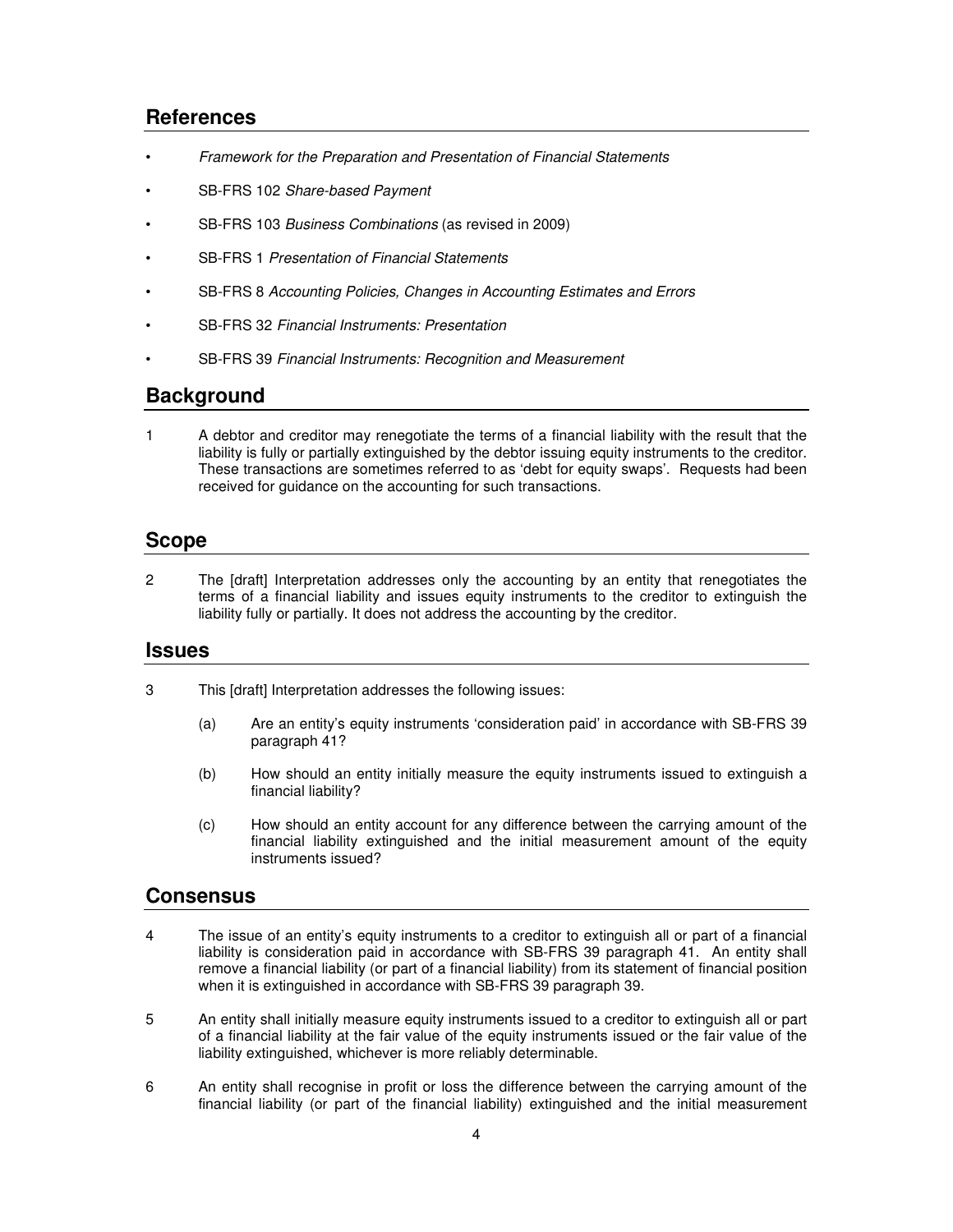amount of the equity instruments issued in accordance with SB-FRS 39 paragraph 41.

- 7 If only part of the financial liability is extinguished by the issue of equity instruments, the entity also assesses the terms of the financial liability that remains outstanding to determine whether they are substantially different from those of the original financial liability. If the terms of the financial liability that remains outstanding are substantially different from those of the original financial liability, the entity shall account for the modification as the extinguishment of the original financial liability and the recognition of a new financial liability in accordance with SB-FRS 39 paragraph 40.
- 8 An entity shall disclose a gain or loss recognised in accordance with paragraph 6 or 7 as a separate line item in the statement of comprehensive income and the separate income statement (if presented) or in the notes.

### **Effective date and transition**

- 9 An entity shall apply this [draft] Interpretation for annual periods beginning on or after [date to be inserted after exposure]. Earlier application is permitted. If an entity applies this [draft] Interpretation for a period beginning before [date to be inserted after exposure], it shall disclose that fact.
- 10 An entity shall apply a change in accounting policy in accordance with SB-FRS 8 from the beginning of the earliest comparative period presented.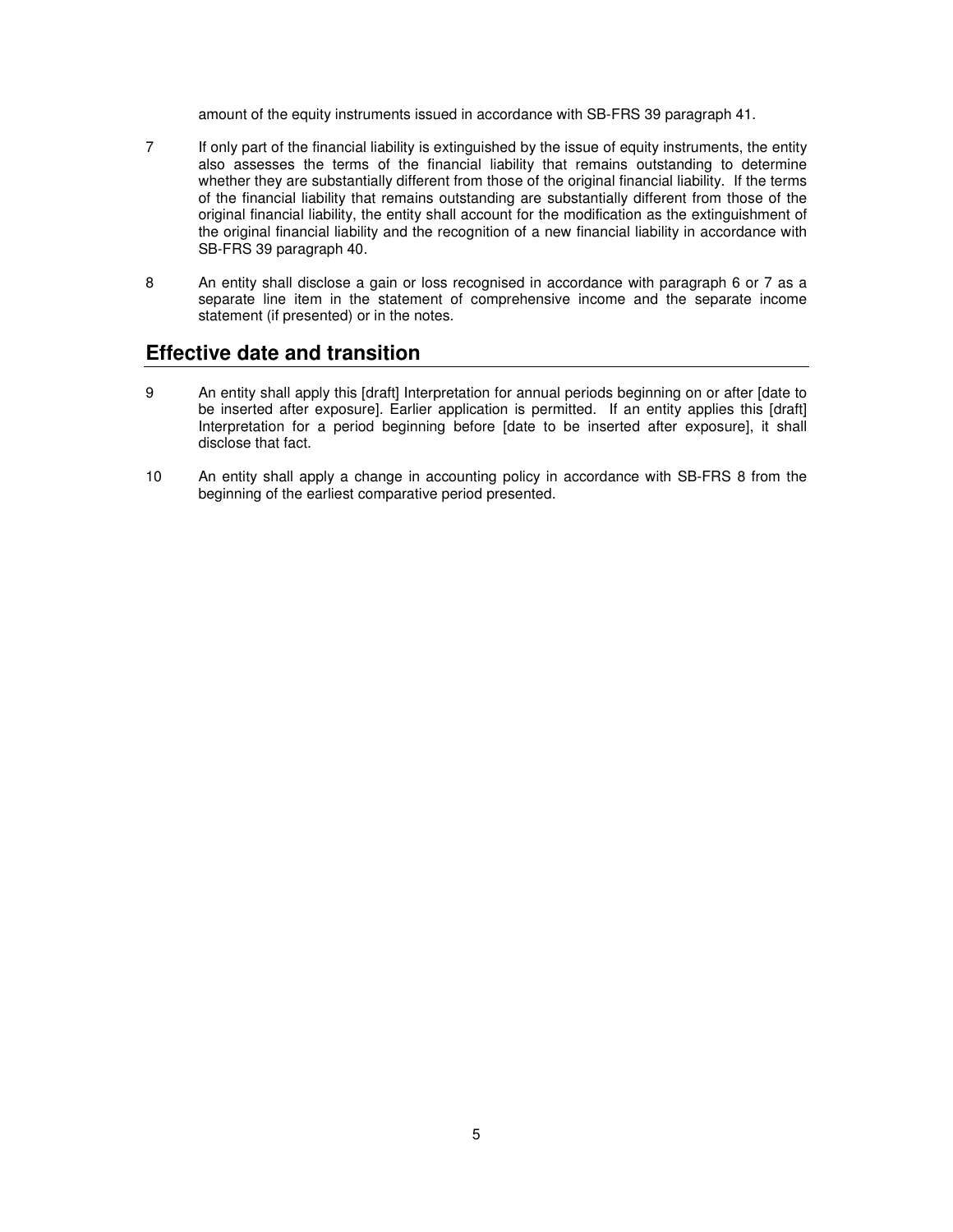## **Appendix Amendment to SB-FRS 101 First-time Adoption of Statutory Board Financial Reporting Standards**

The amendment in this Appendix shall be applied for annual periods beginning on or after [date to be inserted after exposure]. If an entity applies this [draft] Interpretation for an earlier period, these amendments shall be applied for that earlier period.

A heading and paragraph D25 are added to Appendix D.

### **Extinguishing financial liabilities with equity instruments**

D25 A first-time adopter may apply the transitional provisions in INT SB-FRS X.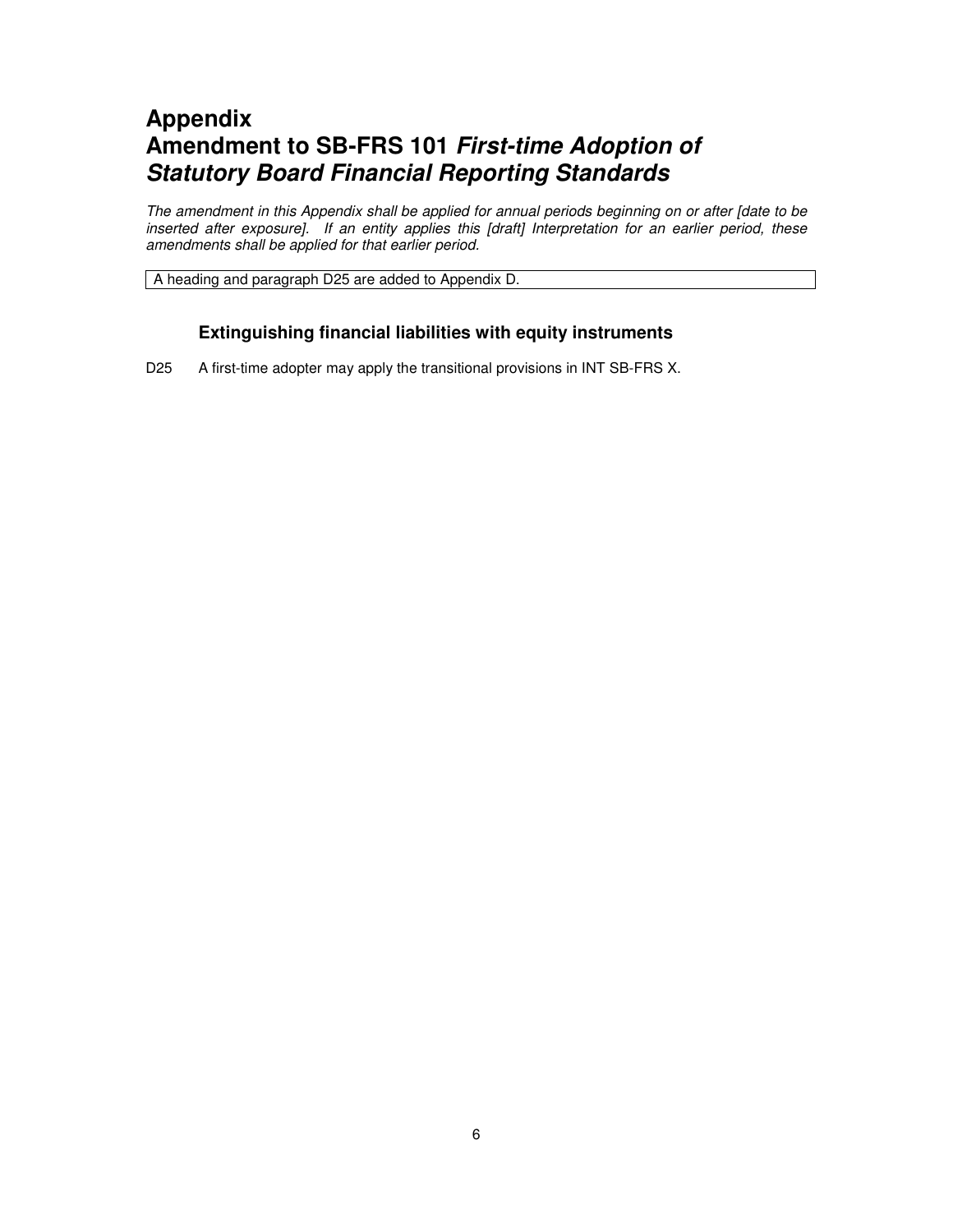## **Basis for Conclusions**

This Basis for Conclusions accompanies, but is not part of, the draft Interpretation.

### **Introduction**

- BC1 This Basis for Conclusions summarises the considerations in reaching the consensus.
- BC2 A request for guidance was received on the application of SB-FRS 39 Financial Instruments: Recognition and Measurement and SB-FRS 32 Financial Instruments: Presentation when an entity issues its own equity instruments to extinguish all or part of a financial liability. The question is how the entity should recognise the equity instruments issued.
- BC3 It was noted that lenders manage loans to entities in financial difficulty in a variety of ways including one or more of the following:
	- (a) selling the loans in the market to other investors/lenders;
	- (b) renegotiating the terms of the loan (eg extension of the maturity date or lower interest payments); or
	- (c) accepting the debtor's equity instruments in full or partial settlement of the liability (sometimes referred to as a 'debt for equity swap').
- BC4 Information was received that there was diversity in practice in how entities measure the equity instruments issued. Some recognise the equity instruments at the carrying amount of the financial liability and do not recognise any gain or loss in profit or loss. Others recognise the equity instruments at the fair value of either the liability or the equity instruments issued and recognise any difference between that amount and the carrying amount of the financial liability in profit or loss.

### **Scope**

- BC5 It was concluded that this proposed Interpretation should address only the accounting by the entity that renegotiates the terms of a financial liability with the creditor and issues equity instruments to the creditor to fully or partially extinguish the financial liability. It does not address the accounting by the creditor because other SB-FRSs already set out the relevant requirements.
- BC6 It was considered whether to provide guidance on situations in which the creditor is also a shareholder. However, it was concluded that determining whether the issue of equity instruments to extinguish such a financial liability is a transaction with an owner in its capacity as an owner would be a matter of judgement depending on the facts and circumstances. Consequently, it was concluded that the proposed Interpretation should not address such transactions.

### **Are an entity's equity instruments 'consideration paid'?**

- BC7 It was noted that SB-FRSs do not contain any specific guidance on accounting for the issue of equity instruments. SB-FRS 39 paragraph 41 requires an entity to recognise in profit or loss the difference between the carrying amount of the financial liability extinguished and the consideration paid. That paragraph describes 'consideration paid' as including non-cash assets transferred or liabilities assumed but does not specifically mention equity instruments issued. Consequently, some are of the view that equity instruments are not included in 'consideration paid'.
- BC8 Holders of this view believe that, because SB-FRSs are generally silent on how to measure equity instruments on initial recognition (see paragraphs BC12 and BC13), a variety of practices has developed. One such practice is to recognise the equity instruments issued at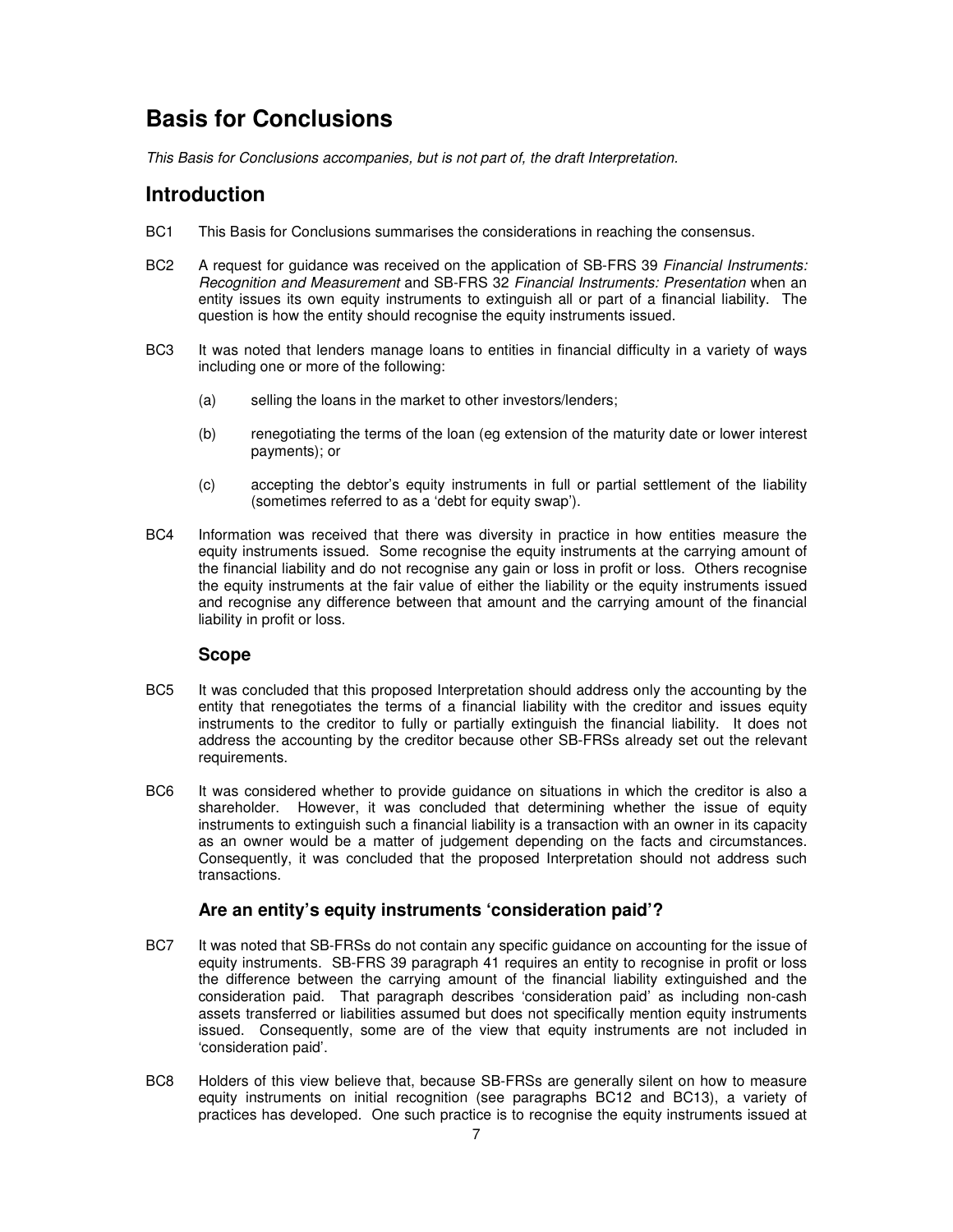the carrying amount of the financial liability extinguished.

- BC9 However, it was observed that both SB-FRS 102 Share-based Payment and SB-FRS 103 Business Combinations make it clear that equity instruments are used as consideration to acquire goods and services as well as to obtain control of businesses.
- BC10 It was also observed that the issue of equity instruments to extinguish a financial liability could be analysed as consisting of two transactions — first, the issue of new equity instruments to the creditor for cash and second, the creditor accepting payment of that amount of cash to extinguish the financial liability. In an alternative two-transaction analysis, the first transaction could be considered to be the renegotiation of the financial liability that leads to the extinguishment of the original liability and the recognition of the new renegotiated liability in accordance with SB-FRS 39 paragraph 40. In this analysis the second transaction would be the conversion of the new liability into equity in accordance with its terms.
- BC11 As a result of the analysis, it was concluded that the equity instruments issued to extinguish a financial liability are 'consideration paid' in accordance with SB-FRS 39 paragraph 41.

#### **How should the equity instruments be measured?**

- BC12 It was observed that although SB-FRSs do not contain a general principle for the initial recognition and measurement of equity instruments, guidance on specific transactions exists, including:
	- (a) initial recognition of compound instruments (SB-FRS 32). The amount allocated to the equity component is the residual after deducting the fair value of the financial liability component from the fair value of the entire compound instrument.
	- (b) cost of equity transactions and own equity instruments ('treasury shares') acquired and reissued or cancelled (SB-FRS 32). No gain or loss is recognised in profit or loss on the purchase, sale, issue or cancellation of an entity's own equity instruments. These are transactions with an entity's owners in their capacity as owners.
	- (c) equity instruments issued in share-based payment transactions (SB-FRS 102). For equity-settled share-based payment transactions, the entity measures the goods or services received, and the corresponding increase in equity, directly, at the fair value of the goods or services received, unless that fair value cannot be estimated reliably. If the entity cannot estimate reliably the fair value of the goods or services received (eg transactions with employees), the entity measures their value, and the corresponding increase in equity, indirectly, by reference to the fair value of the equity instruments granted.
	- (d) consideration transferred in business combinations (SB-FRS 103). The total consideration transferred in a business combination is measured at fair value. It includes the acquisition-date fair values of any equity interests issued by the acquirer.
- BC13 It was noted that the general principle of SB-FRSs is that equity is a residual and should be measured initially by reference to changes in assets and liabilities (the Framework and SB-FRS 102). SB-FRS 102 is clear that when goods or services are received in return for the issue of equity instruments, the increase in equity is measured directly at the fair value of the goods or services received. SB-FRS 103 is clear that when an entity's equity instruments are part of consideration transferred, they are measured at fair value.
- BC14 It was decided that the same principles should apply when equity instruments are issued to extinguish financial liabilities. However, the concern was that entities might encounter practical difficulties in measuring the fair value of both the equity instruments issued and the financial liability, particularly when the entity is in financial difficulty. Therefore, it was decided that equity instruments issued to extinguish a financial liability should be measured initially at the fair value of the equity instruments issued or the fair value of the financial liability extinguished, whichever is more reliably determinable.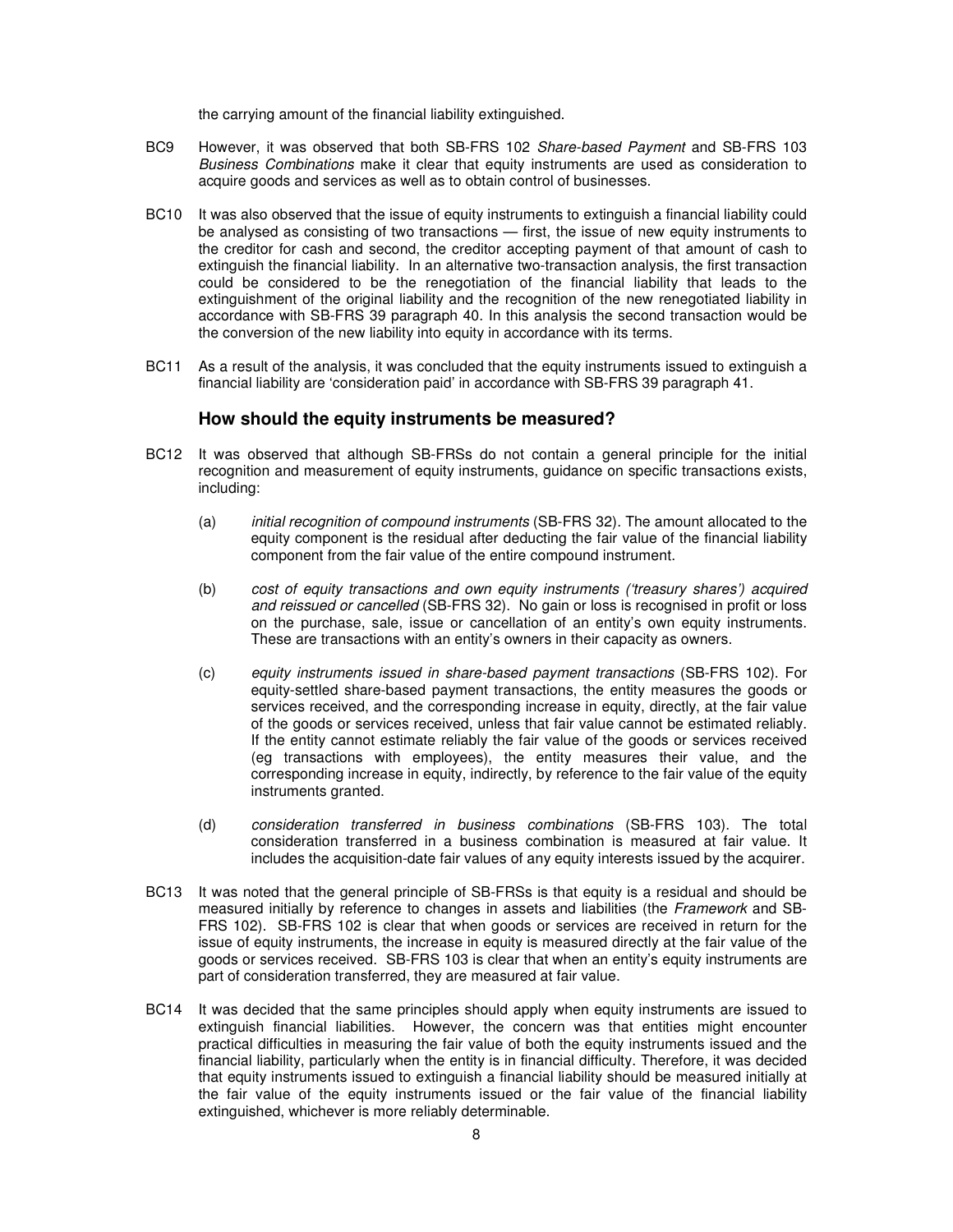### **How should a difference between the carrying amount of the financial liability and the consideration paid be accounted for?**

- BC15 In accordance with SB-FRS 39 paragraph 41, the entity should recognise a gain or loss in profit or loss for any difference between the carrying amount of the financial liability extinguished and the consideration paid. This requirement is consistent with the Framework's discussion of income:
	- (a) Income is increases in economic benefits during the accounting period in the form of inflows or enhancements of assets or decreases of liabilities that result in increases in equity, other than those relating to contributions from equity participants. (paragraph 70(a)) (emphasis added)
	- (b) Gains represent other items that meet the definition of income and may, or may not, arise in the course of the ordinary activities of an entity. Gains represent increases in economic benefits ... (paragraph 75)
	- (c) Income may also result from the settlement of liabilities. For example, an entity may provide goods and services to a lender in settlement of an obligation to repay an outstanding loan. (paragraph 77)

### **Full extinguishment**

- BC16 It was noted that renegotiating a financial liability to permit it to be extinguished by the issue of equity instruments is always a substantial modification of the terms of the financial liability. As discussed in paragraph BC10, a transaction in which an entity issues equity instruments to extinguish a liability can be analysed as first consisting of a modification of the terms of the liability to permit settlement with the entity's own equity instruments. Paragraph 40 of SB-FRS 39 requires a substantial modification of the terms of an existing financial liability to be accounted for as the extinguishment of the original financial liability and the recognition of a new financial liability. Any difference between the two is recognised in profit or loss.
- BC17 Similarly, it was noted that, in accordance with SB-FRS 32, when an entity amends the terms of a convertible instrument to induce early conversion, the entity recognises in profit or loss the fair value of any additional consideration paid to the holder. Thus, it was concluded that when an entity settles an instrument by issuing its own equity instruments and that settlement is not in accordance with the original terms of the contract, the entity should recognise a gain or loss in profit or loss.
- BC18 As a result of the conclusions set out in paragraphs BC10, BC14 and BC17, it was decided that the entity should recognise a gain or loss in profit or loss equal to the difference between the carrying amount of the financial liability and either the fair value of the financial liability or the fair value of the equity instruments issued, whichever is more reliably determinable.

### **Partial extinguishment**

BC19 It was also observed that the restructuring of a financial liability often involves both the partial extinguishment of the financial liability by the issue of equity instruments to the creditor and the modification of the terms of the financial liability that remains outstanding. Therefore, it was decided that the proposed Interpretation should apply equally to partial extinguishments. In the case of a partial extinguishment, the discussion in paragraphs BC16–BC18 applies to the part of the financial liability extinguished.

### **Presentation**

BC20 It was decided that an entity should disclose the gain or loss on the extinguishment of the financial liability by the issue of equity instruments as a separate line item in profit or loss or in the notes. This requirement is consistent with the requirements in other SB-FRSs, for